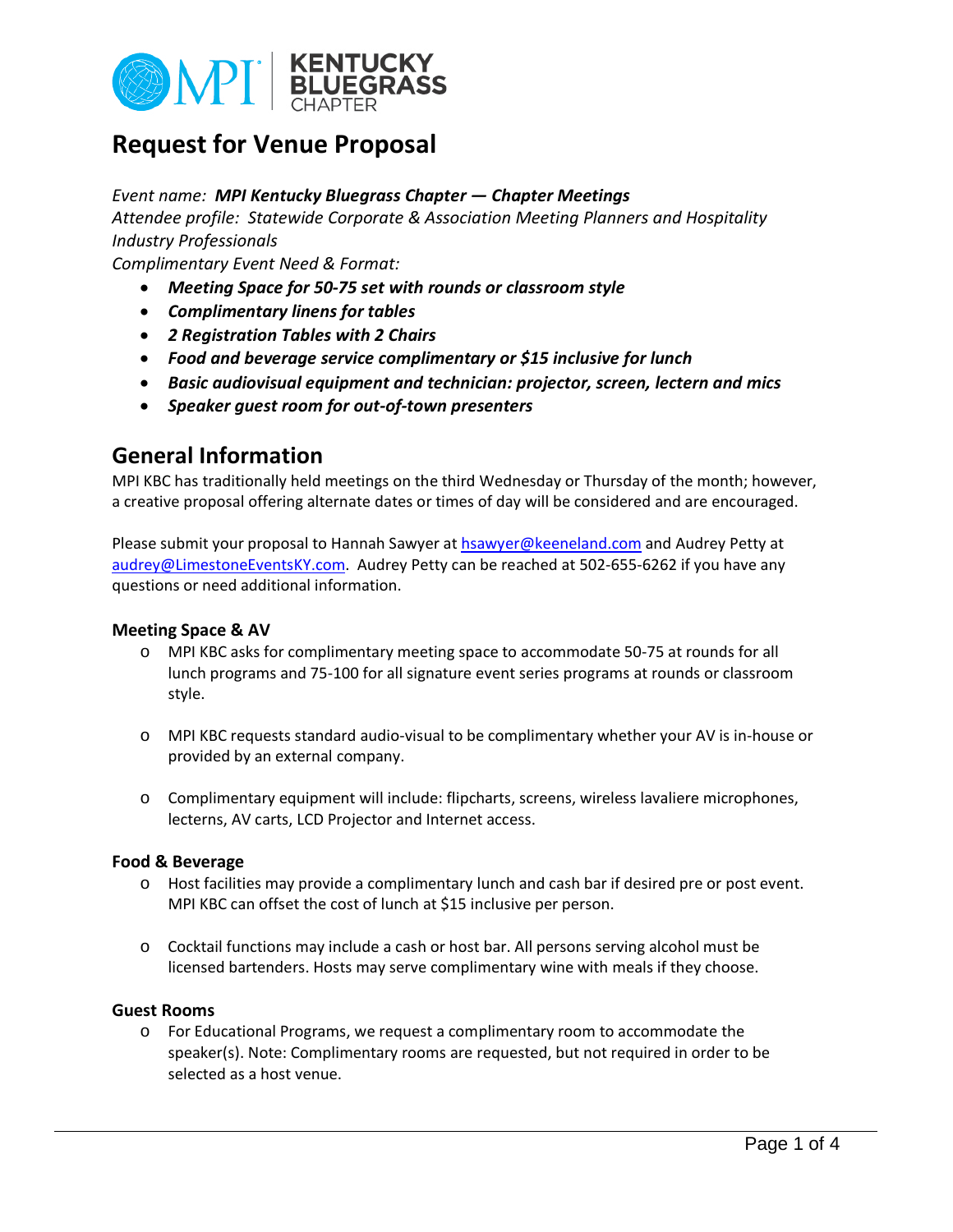

### **Green Initiatives**

MPI KBC supports green initiatives throughout the meeting planning industry and appreciate and will publicize any and all green initiatives by host/sponsor.

### **Financial & Contractual Considerations**

o MPI KBC is tax-exempt; a copy of our exemption certificate will be attached to all contracts.

# **2022/2023 Meeting Calendar**

| <b>Month</b> | Year | Day & Time        | Program Type                                          | Venue                |
|--------------|------|-------------------|-------------------------------------------------------|----------------------|
| June         | 2022 | Half Day          | Signature Event Series &<br>Annual Bravo Awards       | Louisville           |
| August       | 2022 | <b>TBD</b>        | FAM Hosted by Venue or City                           | <b>Bowling Green</b> |
| September    | 2022 | 12:00 -2:00 pm    | Monthly Education Meeting                             | <b>TBD</b>           |
| November     | 2022 | $11:00 - 3:00$ pm | Signature Event Series -<br><b>Experiential Event</b> | <b>TBD</b>           |
| December     | 2022 | <b>TBD</b>        | Holiday Party                                         | <b>TBD</b>           |
| January      | 2023 | 12:00 -2:00 pm    | Monthly Education                                     | <b>TBD</b>           |
| February     | 2023 | 12:00 -2:00 pm    | Monthly Education                                     | <b>TBD</b>           |
| April        | 2023 | 12:00 -2:00 pm    | Signature Event Series - GMID                         | Northern<br>Kentucky |
| June         | 2023 | Full Day          | Signature Event Series &<br>Annual Bravo Awards       | <b>TBD</b>           |
| September    | 2023 | 12:00 -2:00 pm    | Monthly Education                                     | <b>TBD</b>           |
| November     | 2023 | $11:00 - 3:00$ pm | Signature Event Series -<br><b>Experiential Event</b> | <b>TBD</b>           |
| December     | 2023 | $6:00 - 9:00$ pm  | Holiday Party                                         | <b>TBD</b>           |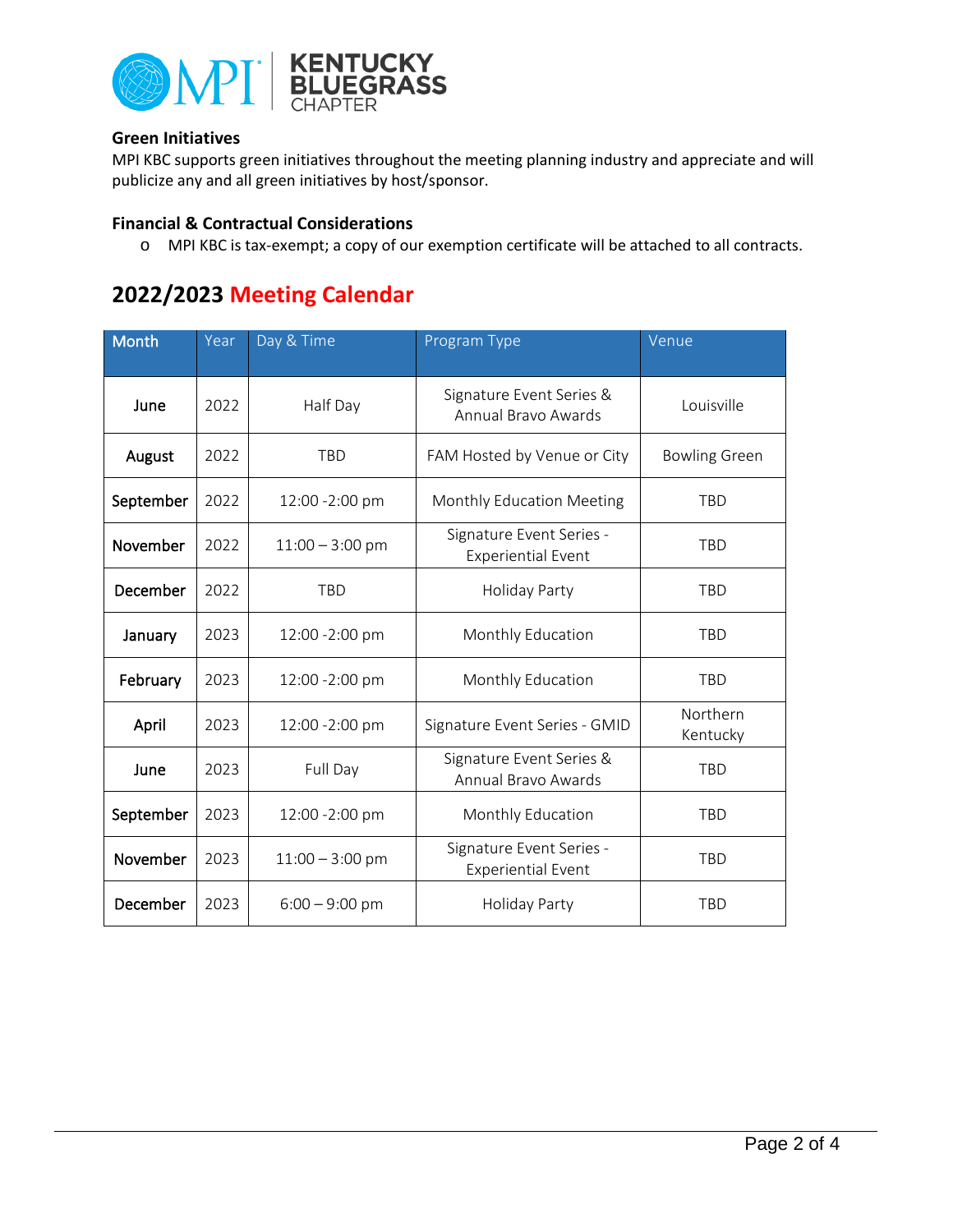

## **Event Venue History:**

Monthly Meetings have been held or are scheduled at the following properties:

| <b>Property Name</b>     | <b>Month</b> | Year | <b>Topic</b>                                                                          |
|--------------------------|--------------|------|---------------------------------------------------------------------------------------|
| Paristown                | April        | 2021 | <b>GMID Celebration</b>                                                               |
| The Main Event           | June         | 2021 | Bravo! Annual Awards                                                                  |
| <b>Belterra</b>          | August       | 2021 | <b>FAM with KSAE</b>                                                                  |
| Waterfront               | September    | 2021 | The Power of Your Personal Brand                                                      |
| <b>Botanical Gardens</b> |              |      |                                                                                       |
| The Clerestory at        | November     | 2021 | Creating What Matters - Experiential                                                  |
| <b>Greyline Station</b>  |              |      | Marketing                                                                             |
| <b>Galt House Hotel</b>  | December     | 2021 | Joint Holiday Party with KSAE                                                         |
| Virtual                  | January      | 2022 | Leveraging the Enneagram: Enhance<br>Your Communication & Leadership<br><b>Skills</b> |
| <b>Buffalo Trace</b>     | February     | 2022 | Activating the 5 Senses to Create                                                     |
| Distillery               |              |      | <b>Memorable Events</b>                                                               |
| Central Bank             | April        | 2022 | Signature Event Series - GMID                                                         |
| Center                   |              |      |                                                                                       |

## **Typical Lunch Meeting Sample Flow:**

*All venues should be prepared to accommodate 50-75 attendees. Configuration can be flexible based on venue space and availability.\**

| <b>Approximate Time</b>            | <b>Function</b>                      | <b>Attendance/Set</b>             |
|------------------------------------|--------------------------------------|-----------------------------------|
| 11:00 am $-$ 12:00 pm              | <b>Registration &amp; Networking</b> | Two 8' tables with 4 chairs       |
| $12:00 \text{pm} - 2:00 \text{pm}$ | <b>Educational Program</b>           | TBD per location - We encourage   |
|                                    |                                      | the venue to work creatively with |
|                                    |                                      | your team. The set is normally 50 |
|                                    |                                      | people at round tables.           |
| $2:00$ pm                          | <b>Optional Tours/Activities</b>     |                                   |
| 2:00 <sub>pm</sub>                 | Load out, Program ends               |                                   |

**\*A creative proposal offering a different date or time will be considered and is encouraged.**